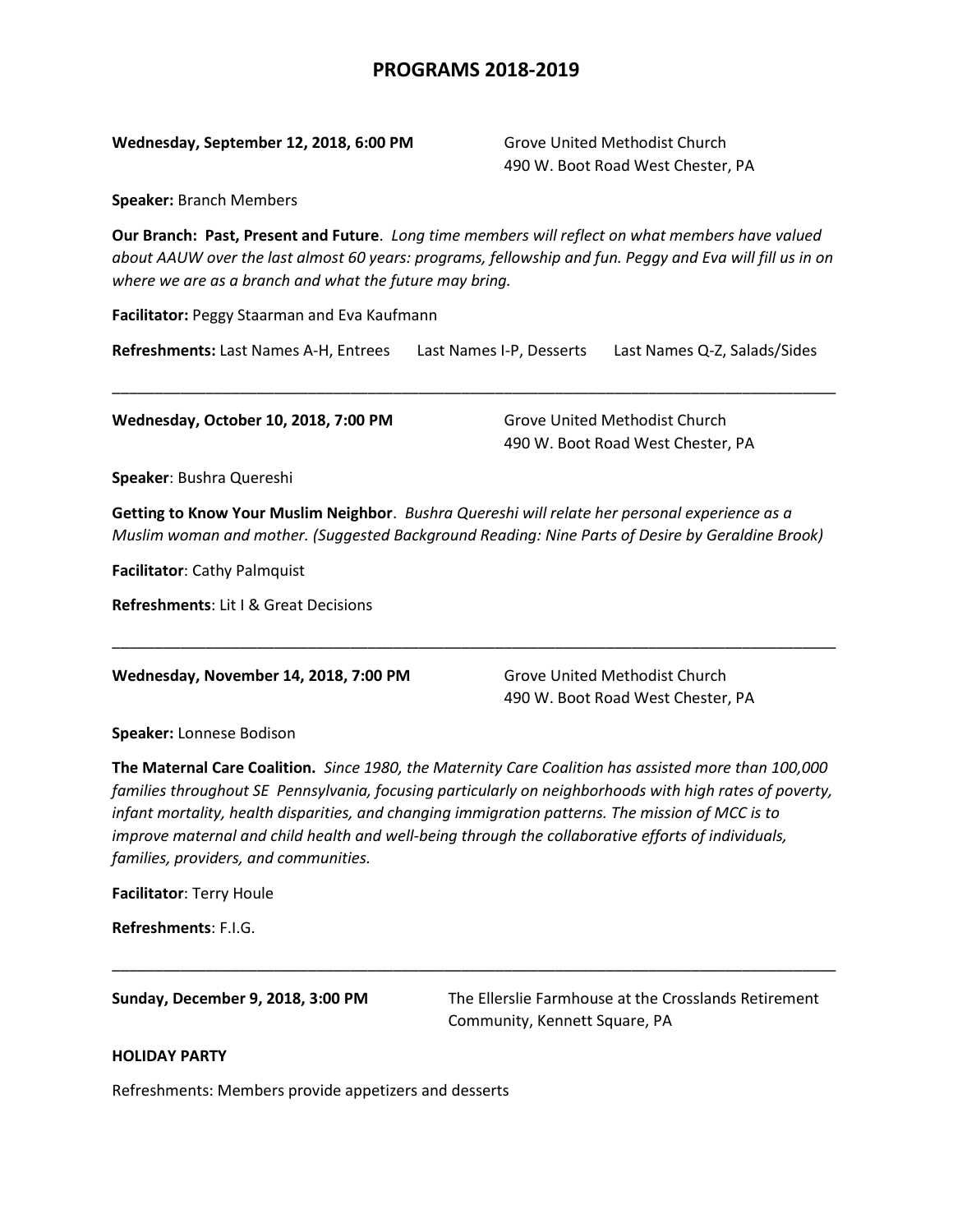**Wednesday, January 9, 2019, 7:00 PM** Grove United Methodist Church

490 W. Boot Road West Chester, PA

**Speaker**: Carol Kuniholm, Director of Fair Districts

**Gerrymandering in Pennsylvania: What Now?** *Gerrymandering minimizes the voting power of an opposing party. The elected representatives in a non-gerrymandered district are more likely to respond to all its citizens' needs. Carol Kuniholm will provide an update on the fight for a constitutional amendment in PA which would place reapportionment in the hands of a non-partisan citizen committee*.

\_\_\_\_\_\_\_\_\_\_\_\_\_\_\_\_\_\_\_\_\_\_\_\_\_\_\_\_\_\_\_\_\_\_\_\_\_\_\_\_\_\_\_\_\_\_\_\_\_\_\_\_\_\_\_\_\_\_\_\_\_\_\_\_\_\_\_\_\_\_\_\_\_\_\_\_\_\_\_\_\_\_\_\_\_

**Facilitator**: Barbara Lathroum

**Refreshments:** Lit II and Mah-Jongg

| Saturday, February 9, 2019, 10:00 AM | <b>Grove United Methodist Church</b> |
|--------------------------------------|--------------------------------------|
|                                      | 490 W. Boot Road West Chester, PA    |

**Speaker**: Robyn Young, founder of Hera's House & the "Marker Lady"

**"Self-Reliance is the Fine Road to Independence":** *Mary Ann Shadd Cary, 1823-1893. Robyn Young will describe the life of this accomplished black woman who was a teacher, editor, abolitionist, and lawyer from West Chester, PA.*

\_\_\_\_\_\_\_\_\_\_\_\_\_\_\_\_\_\_\_\_\_\_\_\_\_\_\_\_\_\_\_\_\_\_\_\_\_\_\_\_\_\_\_\_\_\_\_\_\_\_\_\_\_\_\_\_\_\_\_\_\_\_\_\_\_\_\_\_\_\_\_\_\_\_\_\_\_\_\_\_\_\_\_\_\_

**Facilitator**: Dr. tanya thames-taylor

**Refreshments**: Members will supply breakfast entrees, breads, and fruits.

| Wednesday, March 13, 2019, 7:00 PM | Grove United Methodist Church     |
|------------------------------------|-----------------------------------|
|                                    | 490 W. Boot Road West Chester, PA |

**Speaker**: Sharon Richardson, Master Gardener

**Gardening with Native Plants**. Sharon will explain why it is important to nurture native plants in our environment.

\_\_\_\_\_\_\_\_\_\_\_\_\_\_\_\_\_\_\_\_\_\_\_\_\_\_\_\_\_\_\_\_\_\_\_\_\_\_\_\_\_\_\_\_\_\_\_\_\_\_\_\_\_\_\_\_\_\_\_\_\_\_\_\_\_\_\_\_\_\_\_\_\_\_\_\_\_\_\_\_\_\_\_\_\_

**Facilitator**: Toni Gorkin

**Refreshments**: Bridge Group, T.I.G, Needlework Group, and Walkers Group

**Wednesday, April 10, 2019, 7:00 PM** Grove United Methodist Church

490 W. Boot Road West Chester, PA

**Speaker:** Dr.Chiwonesco Tinago, Assoc. Professor of Public Health, WCU & recipient of an AAUW International Fellowship.

**Improving the Care of Mothers and Children in Uganda and Zimbabwe**: *Chiwo will discuss her work in Africa advancing the care of mothers and babies. The Melinda and Bill Gates Foundation recently awarded a grant to Chiwo to continue her work.*

**Facilitator**: Peggy Staarman

**Refreshments**: The Board